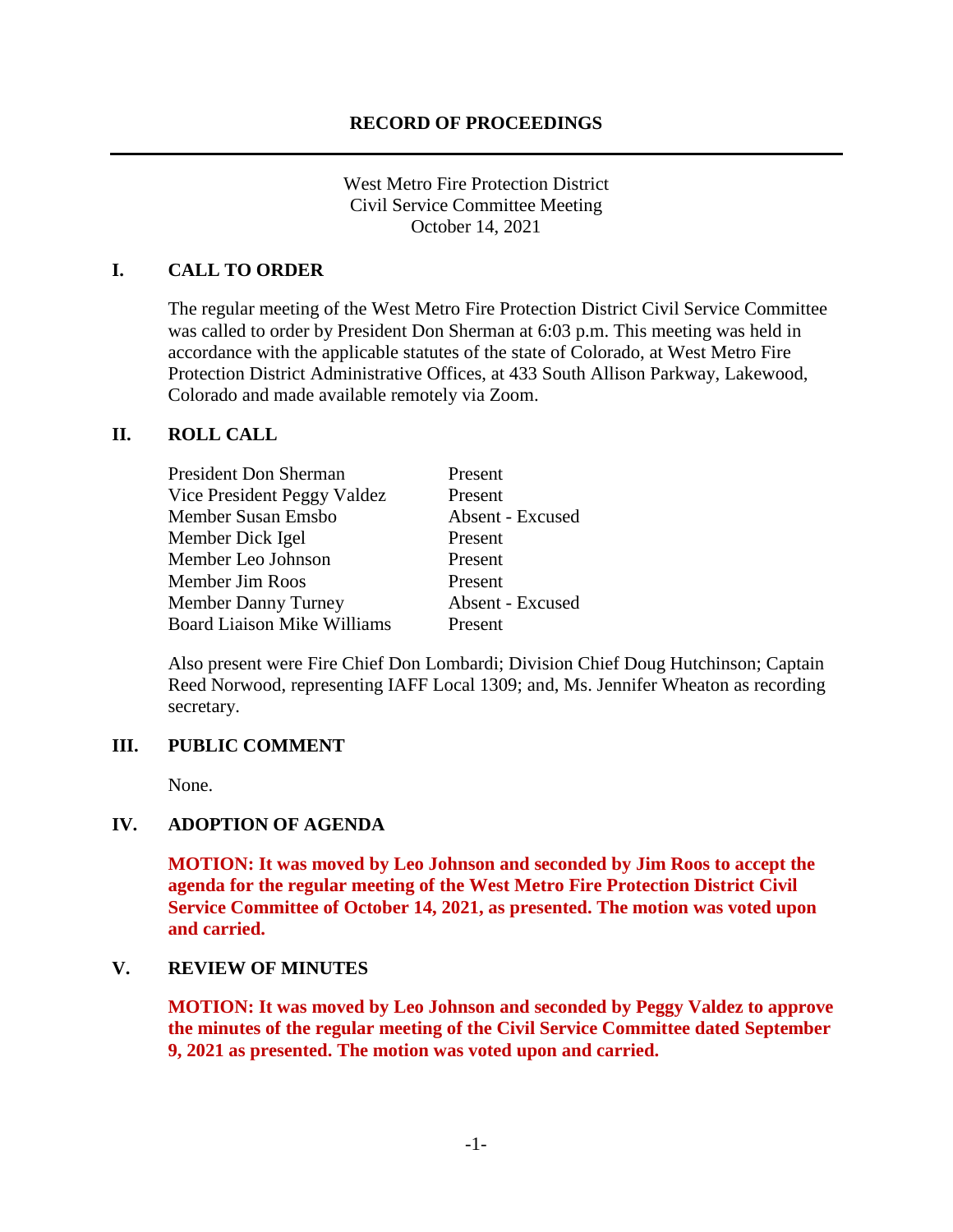#### **VI. REPORT OF THE FIRE CHIEF** – D. Lombardi

Chief Lombardi thanked the Committee for permanently changing the meeting location from the West Metro Training Center to the Administrative Building to allow for better technology in the handling of hybrid meetings.

The 2022 proposed budget will be submitted to the board members, made available for public viewing on the West Metro website, and made available at the front desk of the administrative building on October 15, 2021. Pending approval, proposed capital projects would require the use of reserve funds. A financial risk assessment will be presented to the board at the November board meeting where the use of reserves will be discussed.

Due to the federal contracts West Metro has with the Denver Federal Center and the National Renewable Energy Lab (NREL), West Metro is considered a federal contractor and is subject to the guidance for Covid-19 vaccine mandates. Compliance is required by December 8. Two types of exemptions will be considered, medical and religious. Medical exemptions will require a letter from a licensed Colorado physician and an evaluation by the West Metro occupational medicine doctor for final determination. The religious exemptions involve a statement from the employee, attesting to strongly held religious beliefs that are in conflict with receiving the vaccine. Next, the statement will be reviewed by legal counsel, members of human resources, and a division chief for a determination. Names will be concealed from the reviewers for privacy during this process. Employees who are granted an exemption will be required to wear a mask while at work and will also be required to show proof of a negative Covid-19 PCR test weekly. Additionally, regardless of vaccination status, the federal guidance requires masking for all employees whenever the local county transmission rates are high. For accommodated employees or for all employees during times of high transmission, masks will be required per the guidance. Disciplinary action for not following the directive, ranges from suspension without pay for first time offenders to termination for repeat offenders.

West Metro was recently awarded the 2021 Special District of the Year by the SDA. Chief Lombardi credited the employees, support staff, leadership, command staff, and the board and Civil Service Committee members for the individual roles they play in contributing to West Metro's mission. The Camp Ember program was identified by SDA to be one of the compelling reasons West Metro was selected as the 2021 Special District of the Year, noting the program's success in modeling a career path in the fire service for young women in the community.

## **VII. REPORT OF THE TRAINING CHIEF** – D. Hutchinson

The 27 recruits attending the recruit academy are in week-11. The graduation ceremony for this academy is scheduled for December 10, 2021 at 4:30 p.m. at the Dakota Ridge High School.

The Training Division offered a Fire Officer II class recently. This course is a prerequisite for the Captain Exam.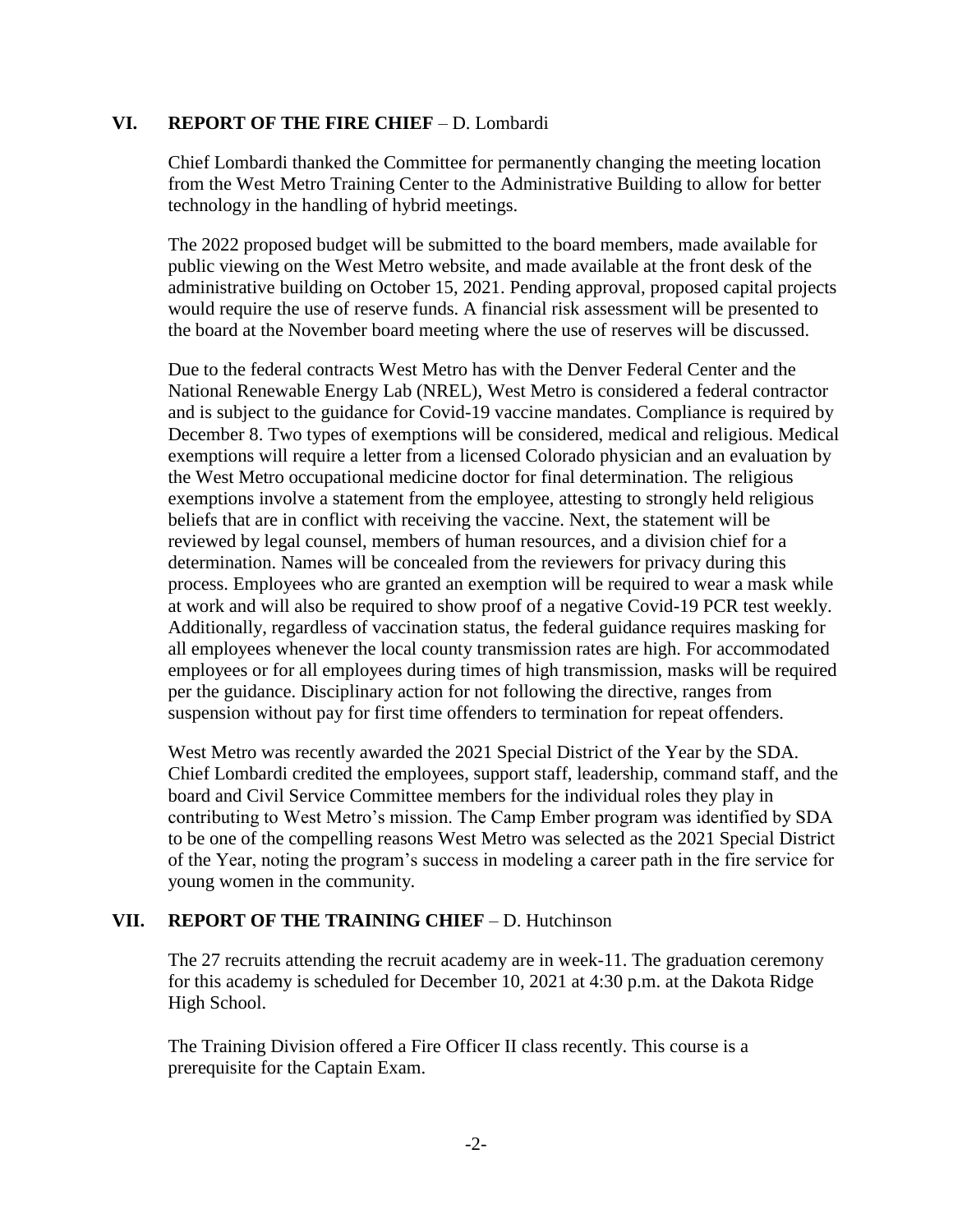Upcoming staffing changes at the Training Division will occur at the start of 2022. Lieutenant Dan Fahrney will be returning to a line duty position and will be replaced by Lieutenant Chad Stodden.

Upcoming trainings include company drills with complex rapid intervention team (RIT) scenarios, as well as auto extrication training.

# **VIII. REPORT OF LEGAL COUNSEL** – C. Tallerico, Esq.

None.

# **IX. REPORT OF BOARD LIAISON – M. Williams.**

Mr. Williams reported on the September 28, 2021 board meeting. The next board meeting is scheduled for October 26, 2021.

# **X. REPORT OF THE UNION** – R. Norwood

Earlier this month, Fallen Firefighter Dan Moran was honored at the National Fallen Firefighter Memorial in Emmitsburg Maryland. Two West Metro Honor Guard members attended the ceremony and accompanied the family of Firefighter Moran.

Negotiations with the board are complete and the new contract is currently under review by the membership. A vote on the contract will occur in November. This contract is a 1 year agreement. Highlights include a 3% raise, hazard pay for the Covid response, and inclusion of full tuition reimbursement for higher education.

The Colorado Professional Fire Fighters (CPFF) will be holding an election for state president. The current CPFF president, Phil Cordova, has taken a role with the International Association of Fire Fighters (IAFF) as a direct report to the IAFF president. West Metro Captain Kevin Reichenbach has been filling in temporarily during his absence and until the election for a new CPFF president is complete.

## **XI. REPORT OF THE RCS SUBCOMMITTEE** – R. Norwood

The spring 2022 academy will aim for 15 recruits from the current hiring list. A new hiring process will occur in 2022 in time for the fall academy to draw from the newly established hiring list. The Committee plans to hold the 2022 hiring process in-person. Captain Norwood will inform the CSC members of any meetings for this process.

## **XII. FINANCIAL REPORT –** D. Hutchinson

## A. Budget Review

Chief Hutchinson reviewed the 2021 year-to-date budget.

## **XIII. OLD BUSINESS**

A. 2021 Engineer Promotional Exam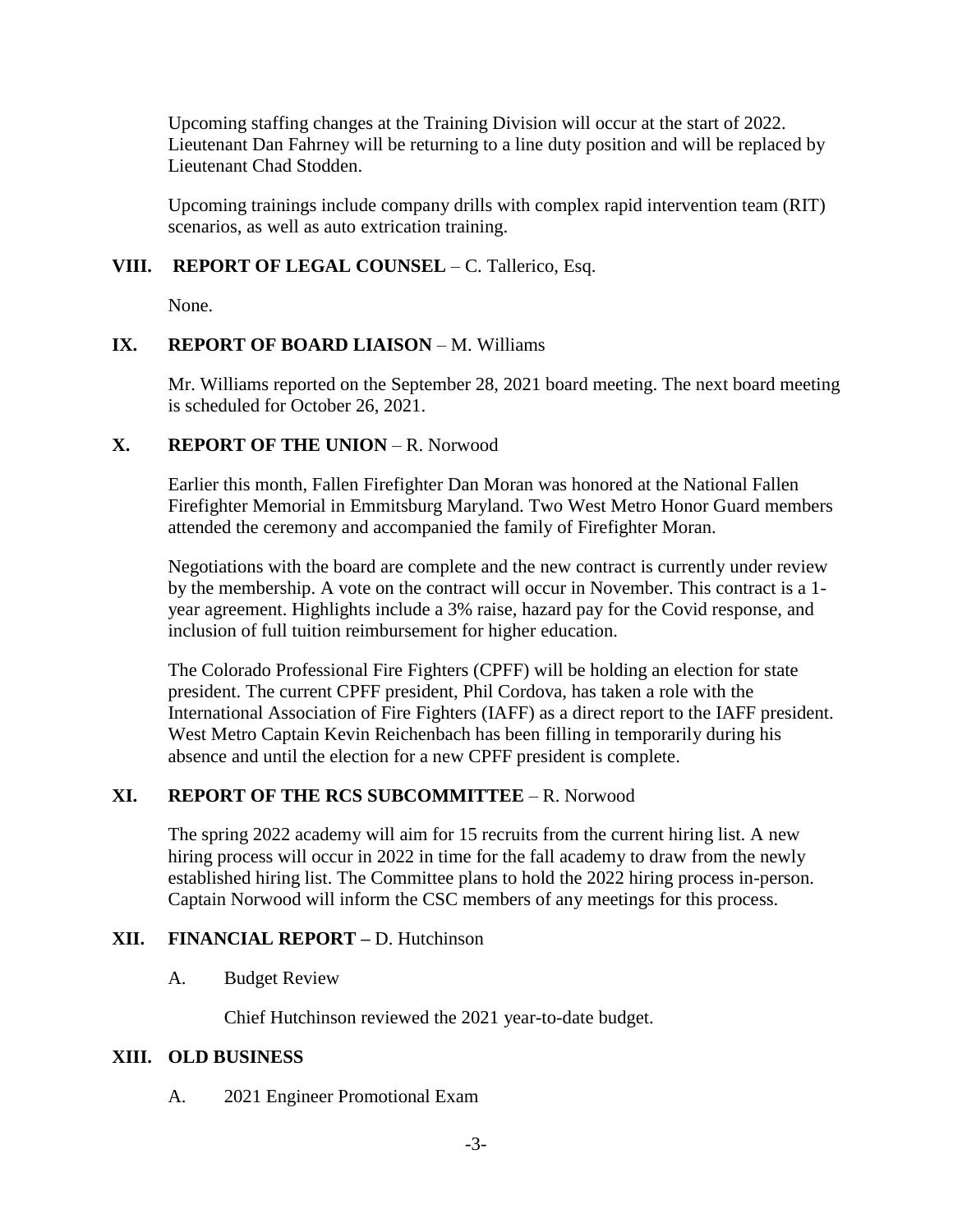1. Ratify Final Scores

**MOTION: It was moved by Leo Johnson and seconded by Jim Roos to ratify the final scores of the 2021 Engineer Promotional Exam, and to post the ratified scores, with the addition of the eligibility register expiration date of October 9, 2023 on the posting, on October 14, 2021. The motion was voted upon and carried.**

2. Establish Eligibility Register

**MOTION: It was moved by Leo Johnson and seconded by Peggy Valdez to establish the eligibility register for the rank of engineer from the 2021 Engineer Exam, effective October 10, 2021 with an expiration date of October 9, 2023. The motion was voted upon and carried.**

- B. 2022 Captain Promotional Exam
	- 1. Notice

**MOTION: It was moved by Peggy Valdez and seconded by Dick Igel to post the notice of the 2022 Captain Promotional Exam on October 14, 2021 as amended (adding the CMCB Fire Officer II requirement to the list of requirements). The motion was voted upon and carried.**

2. New Electronic Application

A new exam application has been prepared for the promotional exam process to allow for signatures to be more easily obtained by the applicants who choose electronic application submission.

- C. 2022 3rd Grade Developing Firefighter Written Exam (2021-01)
	- 1. Reading List

**MOTION: It was moved by Jim Roos and seconded by Leo Johnson to post the reading list of the 2022 3rd Grade Developing Firefighter Written Exam (2021-01) on October 14, 2021. The motion was voted upon and carried.**

2. Notice

**MOTION: It was moved by Peggy Valdez and seconded by Jim Roos to approve posting the notice of the 2022 3rd Grade Developing Firefighter Written Exam (2021-01) on November 5, 2021. The motion was voted upon and carried.**